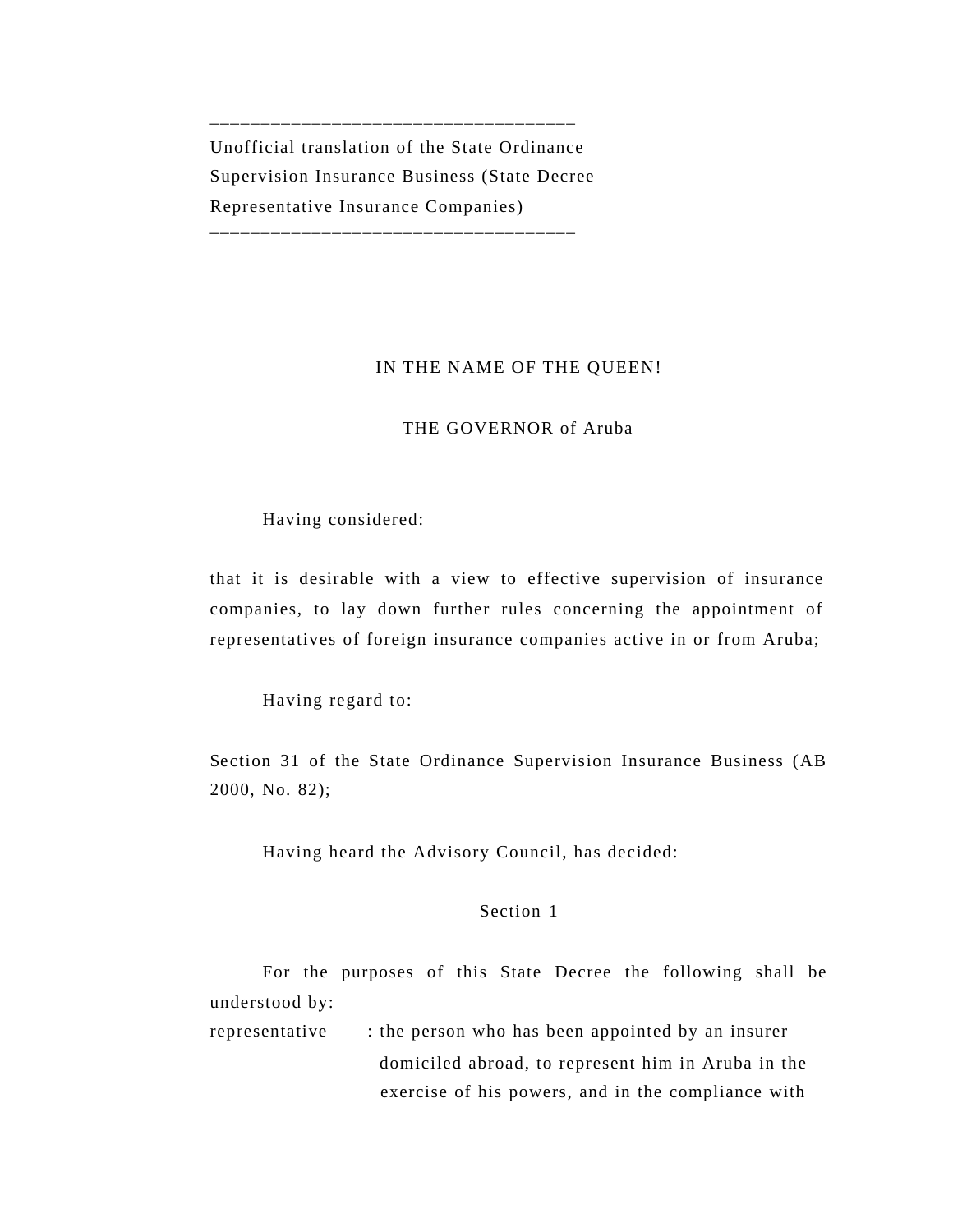the regulations applying to him in pursuance of the State Ordinance Supervision Insurance Business (AB 2000, No. 82);

insurer : an insurer as meant in Section 2, first paragraph; State Ordinance : the State Ordinance Supervision Insurance Business.

#### Section 2

1. If an insurer domiciled abroad intends to perform his activities in Aruba by means of a representative, he shall appoint a natural person or legal entity residing or domiciled, respectively, in Aruba. For this purpose, the insurer shall submit the instrument of appointment to the Bank, as well as, if the representative is a natural person, an extract from the personal records database, and if the representative is a legal entity, an authentic transcript of the deed of incorporation of the legal entity and an extract from its registration in the Trade Register.

2. If the representative is a legal entity, it shall designate, in its turn, a natural person who resides in Aruba, and who represents it to the exclusion of any other person in the exercise of its powers and in the compliance with its obligations pursuant to the State Ordinance. In that case it shall submit the deed of appointment of the natural person to the Bank. The Sections 7, subs c and d, and 17 of the State Ordinance shall apply mutates mutandis.

3. The address of its representative shall be deemed the insurer's address in Aruba.

# Section 3

1. The deed of appointment meant in Section 2, first paragraph, shall contain at least the provision that the representative possesses any and all powers of the insurer as regards the conduct of the insurance business from establishments in Aruba. The representative shall make use of it in the cases in which the Bank requests this from him.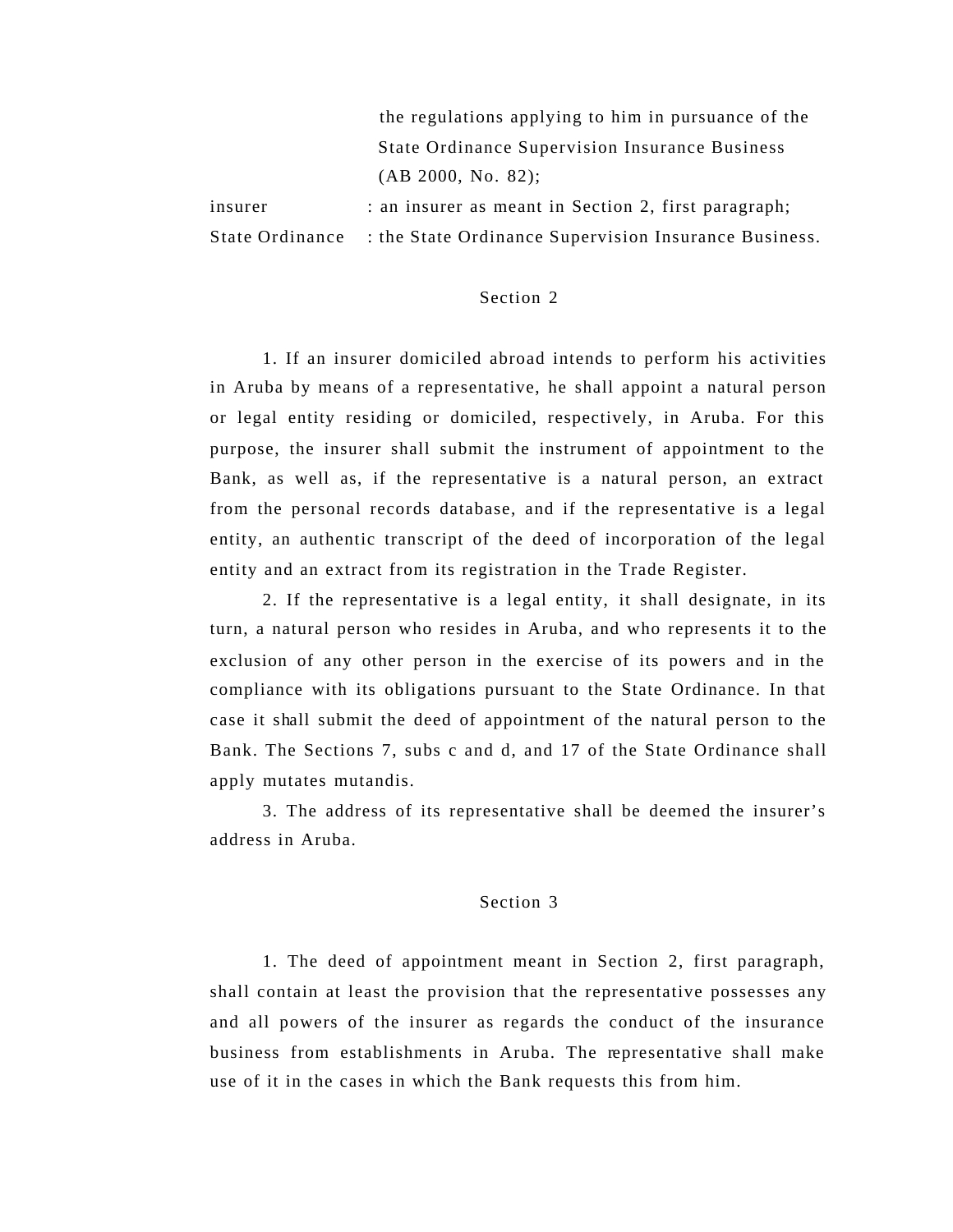2. The representative shall comply on the insurer's behalf with the regulations laid down by or in pursuance of the State Ordinance. The lack of a representative or his being in default shall not release the insurer in question from the obligation to comply with these regulations.

3. An insurer shall keep the books of the business in Aruba at the address of his representative, and shall keep the accounting records as regards this business there.

### Section 4

1. The discharge of a representative shall only become effective after a successor has been appointed and the instruments of discharge of the representative and the appointment of the successor have been submitted to the Bank, and the Bank has informed the Board of the insurer in writing that it has no objection to the appointment of the successor.

2. The representative who resigned shall keep this capacity until the insurer has appointed another representative, and the Bank has informed the Board of the insurer in writing that it does not have any objection to the appointment of the successor.

## Section 5

A representative that is a legal entity shall submit to the Bank an authentic transcript of each amendment to its Sections of Incorporation within fourteen days after the effectuation thereof.

## Section 6

In the event an insurer has restricted the power to dispose of his representative as regards the assets belonging to the insurance business conducted in Aruba, he shall notify the Bank of each change in it within fourteen days after the effectuation of the change. An identical